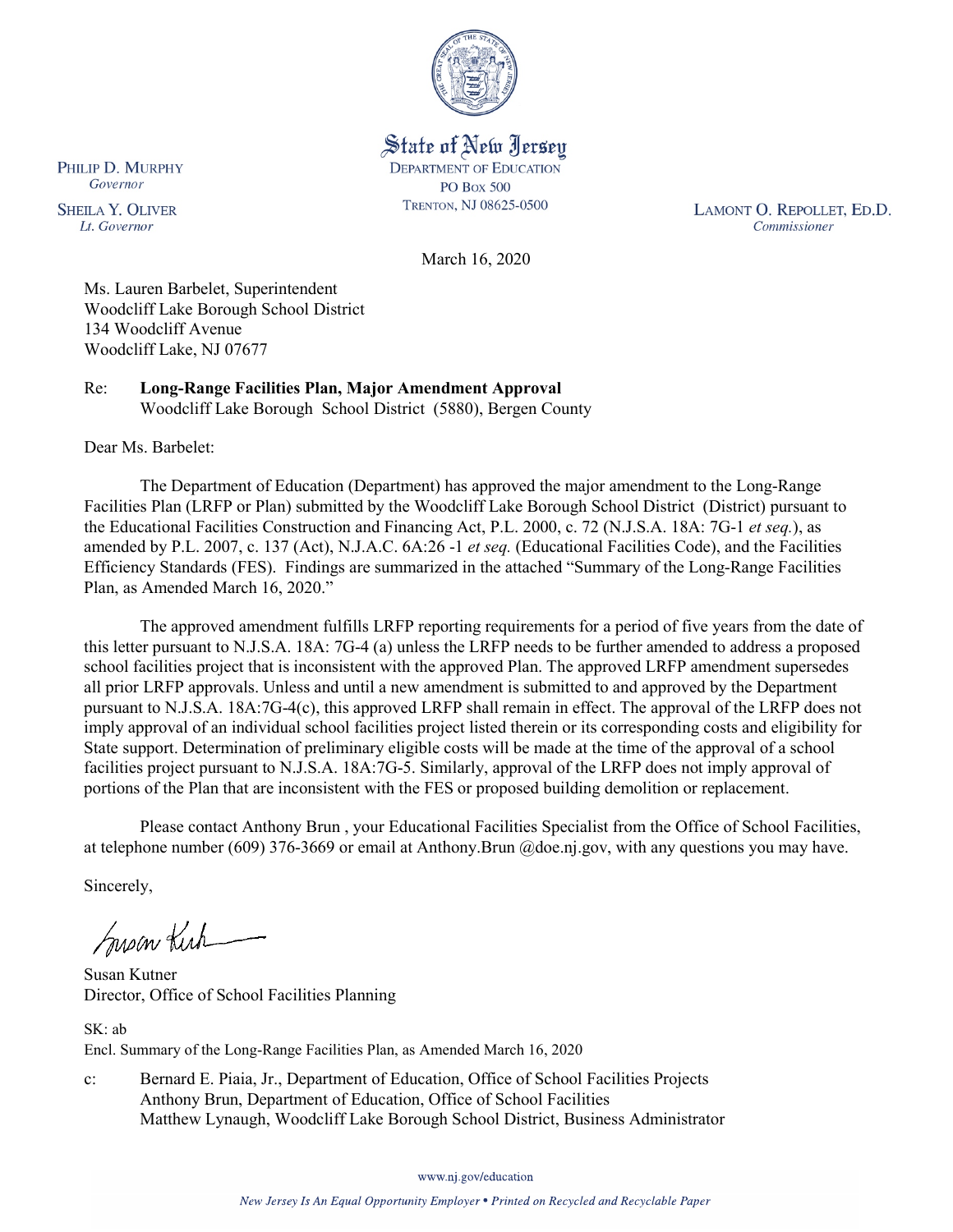# **Woodcliff Lake Borough School District (5880) Summary of the Long-Range Facilities Plan, as Amended March 16, 2020**

The Department of Education (Department) has completed its review of the major amendment to the Long-Range Facilities Plan (LRFP or Plan) submitted by the Woodcliff Lake Borough School District (District) pursuant to the Educational Facilities Construction and Financing Act, P.L. 2000, c. 72 (N.J.S.A. 18A: 7G-1 *et seq.*), as amended by P.L. 2007, c. 137 (Act), N.J.A.C. 6A:26-1 et seq. (Educational Facilities Code), and the Facilities Efficiency Standards (FES).

The following provides a summary of the District's approved amended LRFP. The summary is based on the standards set forth in the Act, the Educational Facilities Code, the FES, District-reported information in the Department's LRFP reporting system, and supporting documentation. The referenced reports in *italic* text are standard reports available on the Department's LRFP website.

### **1. Inventory Overview**

The District is classified as a Regular Operating District (ROD) for funding purposes. It provides services for students in grades PK-8.

The District identified existing and proposed schools, sites, buildings, rooms, and site amenities in its LRFP. Table 1 lists the number of existing and proposed district schools, sites, and buildings. Detailed information can be found in the *School Asset Inventory Report* and the *Site Asset Inventory Report.*

**As directed by the Department, school facilities projects that have received initial approval by the Department and have been approved by the voters, if applicable, are represented as "existing" in the LRFP.** Approved projects that include new construction and/or the reconfiguration/reassignment of existing program space are as follows: n/a.

|  |  | Table 1: Number of Schools, School Buildings, and Sites |  |
|--|--|---------------------------------------------------------|--|
|--|--|---------------------------------------------------------|--|

|                                              | <b>Existing</b> | <b>Proposed</b> |
|----------------------------------------------|-----------------|-----------------|
| Number of Schools (assigned DOE school code) |                 |                 |
| Number of School Buildings <sup>1</sup>      |                 |                 |
| Number of Non-School Buildings <sup>2</sup>  |                 |                 |
| Number of Vacant Buildings                   |                 |                 |
| Number of Sites                              |                 |                 |

*1 Includes district-owned buildings and long-term leases serving students in district-operated programs 2 Includes occupied district-owned buildings not associated with a school, such as administrative or utility buildings*

Based on the existing facilities inventory submitted by the District:

- Schools using leased buildings (short or long-term):  $n/a$
- Schools using temporary classroom units (TCUs), excluding TCUs supporting construction: n/a
- Vacant/unassigned school buildings:  $n/a$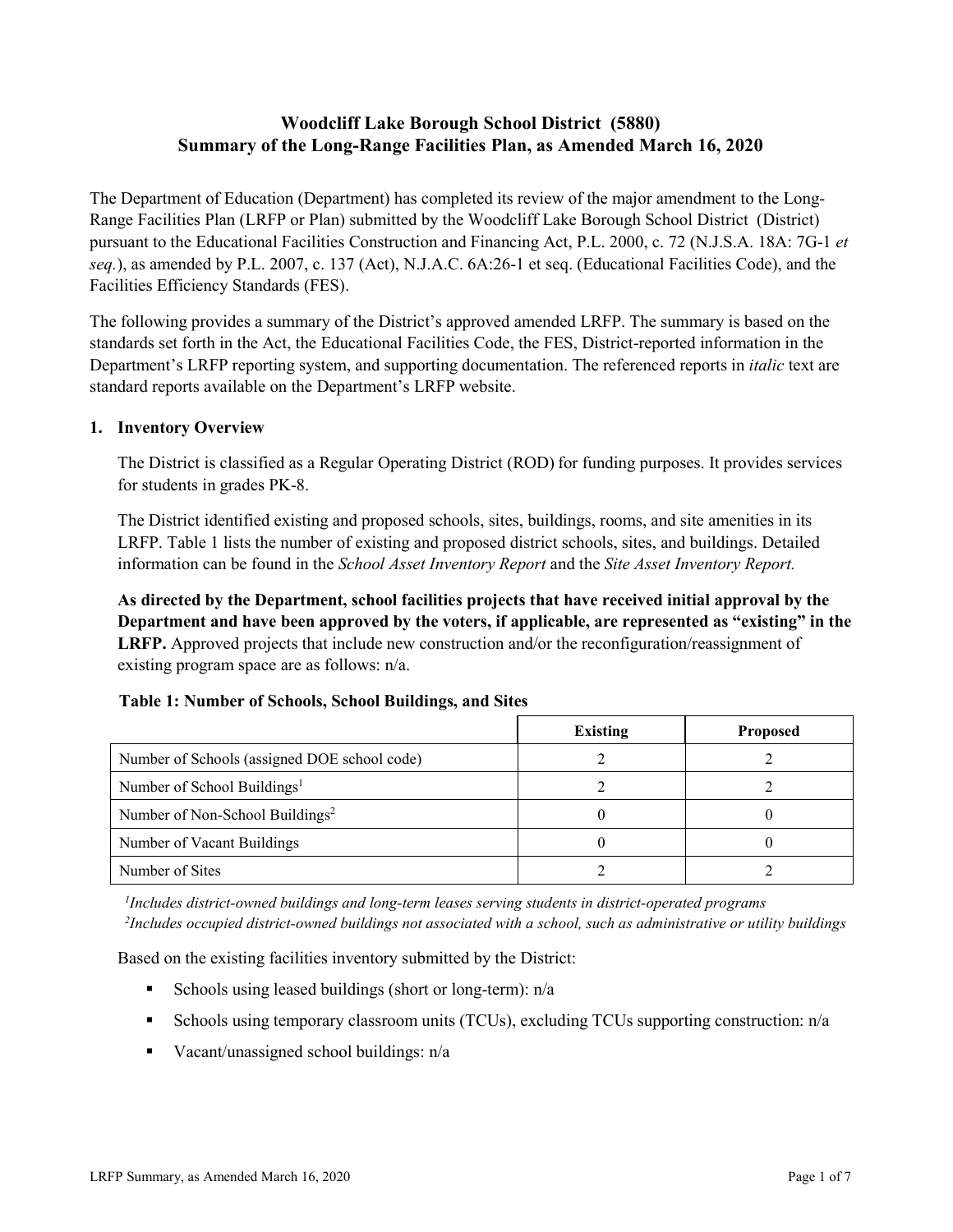**FINDINGS** The Department has determined that the proposed inventory is adequate for approval of the District's LRFP amendment. However, the LRFP determination does not imply approval of an individual school facilities project listed within the LRFP; the District must submit individual project applications for project approval.

# **2. District Enrollments**

The District determined the number of students, or "proposed enrollments," to be accommodated for LRFP planning purposes on a district-wide basis and in each school.

The Department minimally requires the submission of a standard cohort-survival projection using historic enrollment data from the Application for School State Aid (ASSA) or NJ Smart. The cohort-survival method projection method forecasts future students based upon the survival of the existing student population as it moves from grade to grade. A survival ratio of less than 1.00 indicates a loss of students, while a survival ratio of more than 1.00 indicates the class size is increasing. For example, if a survival ratio tracking first to second grade is computed to be 1.05, the grade size is increasing by 5% from one year to the next. The cohort-survival projection methodology works well for communities with stable demographic conditions. Atypical events impacting housing or enrollments, such as an economic downturn that halts new housing construction or the opening of a charter or private school, typically makes a cohort-survival projection less reliable.

#### **Proposed enrollments are based on a standard cohort-survival enrollment projection.**

Adequate supporting documentation was submitted to the Department to justify the proposed enrollments. Table 2 provides a comparison of existing and projected enrollments. All totals include special education students.

| <b>Grades</b>                | <b>Existing Enrollments</b><br>2019-20 School Year | <b>District Proposed Enrollments</b><br>2024-25 School Year |
|------------------------------|----------------------------------------------------|-------------------------------------------------------------|
| PK (excl. private providers) | 20                                                 | 20                                                          |
| Grades K-5                   | 440                                                | 462                                                         |
| Grades 6-8                   | 246                                                | 226                                                         |
| Grades 9-12                  |                                                    |                                                             |
| <b>Totals</b>                | 706                                                | 708                                                         |

#### **Table 2: Enrollments**

**FINDINGS** The Department has determined the District's proposed enrollments to be acceptable for approval of the District's LRFP amendment. The Department will require a current enrollment projection at the time an application for a school facilities project is submitted incorporating the District's most recent enrollments in order to verify that the LRFP's planned capacity is appropriate for the updated enrollments.

#### **3. District Practices Capacity**

Based on information provided in the room inventories, *District Practices Capacity* was calculated for each school building to determine whether adequate capacity is proposed for the projected enrollments based on district scheduling and class size practices. The capacity totals assume instructional buildings can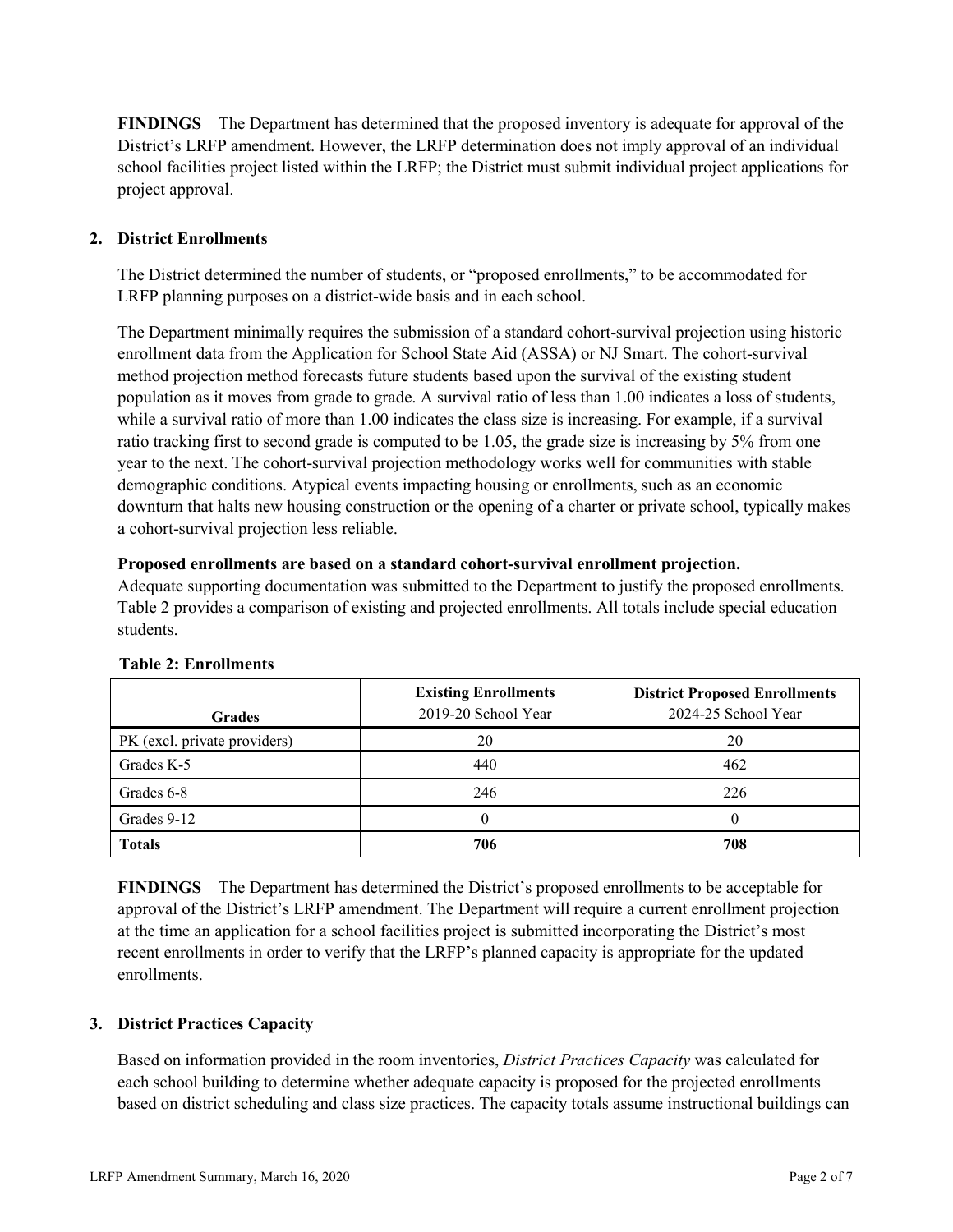be fully utilized regardless of school sending areas, transportation, and other operational issues. The calculations only consider district-owned buildings and long-term leases; short term leases and temporary buildings are excluded. A capacity utilization factor of 90% for classrooms serving grades K-8 and 85% for classrooms serving grades 9-12 is applied in accordance with the FES. No capacity utilization factor is applied to preschool classrooms.

In certain cases, districts may achieve adequate District Practices Capacity to accommodate enrollments but provide inadequate square feet per student in accordance with the FES, resulting in educational adequacy issues and "Unhoused Students." Unhoused students are considered in the "Functional Capacity" calculations used to determine potential State support for school facilities projects and are analyzed in Section 4.

Table 3 provides a summary of proposed enrollments and existing and proposed District-wide capacities. Detailed information can be found in the LRFP website reports titled *FES and District Practices Capacity Report, Existing Rooms Inventory Report, and Proposed Rooms Inventory Report.*

| <b>Grades</b>     | <b>Proposed</b><br><b>Enrollments</b> | <b>Existing</b><br><b>District</b><br><b>Practices</b><br>Capacity | <b>Existing</b><br>Deviation* | <b>Proposed</b><br><b>District</b><br><b>Practices</b><br>Capacity | <b>Proposed</b><br>Deviation* |
|-------------------|---------------------------------------|--------------------------------------------------------------------|-------------------------------|--------------------------------------------------------------------|-------------------------------|
| Elementary (PK-5) | 482                                   | 535.61                                                             | 53.61                         | 490.80                                                             | 8.80                          |
| Middle $(6-8)$    | 226                                   | 187.39                                                             | $-38.61$                      | 232.20                                                             | 6.20                          |
| High $(9-12)$     | $\theta$                              | 0.00                                                               | 0.00                          | 0.00                                                               | 0.00                          |
| <b>Totals</b>     | 708                                   | 723.00                                                             | 15.00                         | 723.00                                                             | 15.00                         |

**Table 3: District Practices Capacity Analysis**

*\* Positive numbers signify surplus capacity; negative numbers signify inadequate capacity. Negative values for District Practices capacity are acceptable for approval if proposed enrollments do not exceed 100% capacity utilization.*

Considerations:

- **Based on the proposed enrollments and existing room inventories, the District is projected to have** inadequate capacity for the following grade groups, assuming all school buildings can be fully utilized: n/a
- Adequate justification has been provided by the District if the proposed capacity for a school significantly deviates from the proposed enrollments. Generally, surplus capacity is acceptable for LRFP approval if additional capacity is not proposed through new construction.

**FINDINGS**The Department has determined that proposed District capacity, in accordance with the proposed enrollments, is adequate for approval of the District's LRFP amendment. The Department will require a current enrollment projection at the time an application for a school facilities project is submitted, incorporating the District's most recent Fall Enrollment Report, in order to verify that the LRFP's planned capacity meets the District's updated enrollments.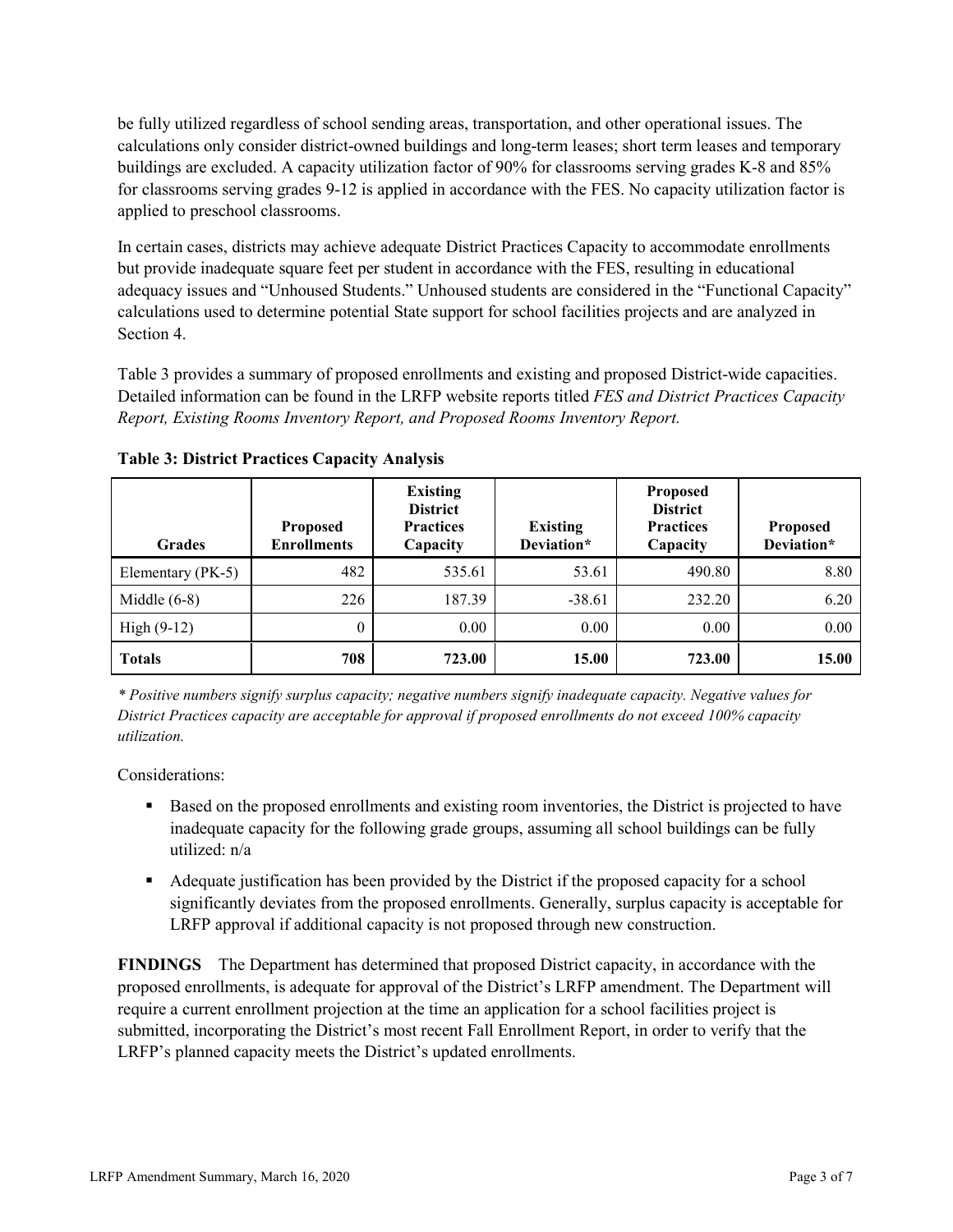### **4. New Construction Funding Eligibility**

*Functional Capacity* was calculated and compared to the proposed enrollments to provide a **preliminary estimate** of Unhoused Students and new construction funding eligibility. **Final determinations will be made at the time of project application approvals.**

*Functional Capacity* is the adjusted gross square footage of a school building *(total gross square feet minus excluded space)* divided by the minimum area allowance per full-time equivalent student for the grade level contained therein. *Unhoused Students* is the number of students projected to be enrolled in the District that exceeds the Functional Capacity of the District's schools pursuant to N.J.A.C. 6A:26-2.2(c). *Excluded Square Feet* includes (1) square footage exceeding the FES for any pre-kindergarten, kindergarten, general education, or self-contained special education classroom; (2) grossing factor square footage *(corridors, stairs, mechanical rooms, etc.)* that exceeds the FES allowance, and (3) square feet proposed to be demolished or discontinued from use. Excluded square feet may be revised during the review process for individual school facilities projects.

Table 4 provides a preliminary assessment of the Functional Capacity, Unhoused Students, and Estimated Maximum Approved Area for Unhoused Students for each FES grade group. The calculations exclude temporary facilities and short-term leased buildings. School buildings proposed for whole or partial demolition or reassignment to a non-school use are excluded from the calculations pending project application review. If a building is proposed to be reassigned to a different school, the square footage is applied to the proposed grades after reassignment. Buildings that are not assigned to a school are excluded from the calculations. In addition, only preschool students eligible for state funding (former ECPA students) are included. Detailed information concerning the calculations can be found in the *Functional Capacity and Unhoused Students Report* and the *Excluded Square Footage Report.*

|                                                | <b>PK/K-5</b> | $6 - 8$  | $9 - 12$ | <b>Total</b> |
|------------------------------------------------|---------------|----------|----------|--------------|
| PK Eligible Students/K-12 Proposed Enrollments | 482           | 226      | $\theta$ |              |
| FES Area Allowance (SF/student)                | 125.00        | 134.00   | 151.00   |              |
| <b>Prior to Completion of Proposed Work:</b>   |               |          |          |              |
| <b>Existing Gross Square Feet</b>              | 73,998        | 72,478   | $\theta$ | 146,476      |
| Adjusted Gross Square Feet                     | 72,542        | 71,848   | $\theta$ | 144,390      |
| <b>Adjusted Functional Capacity</b>            | 580.34        | 536.18   | 0.00     |              |
| <b>Unhoused Students</b>                       | 0.00          | 0.00     | 0.00     |              |
| Est. Max. Area for Unhoused Students           | 0.00          | 0.00     | 0.00     |              |
| <b>After Completion of Proposed Work:</b>      |               |          |          |              |
| Gross Square Feet                              | 73,998        | 72,478   | $\theta$ | 146,476      |
| New Gross Square Feet                          | $\theta$      | $\theta$ | $\Omega$ | $\theta$     |
| Adjusted Gross Square Feet                     | 72,542        | 71,848   | $\Omega$ | 144,390      |
| <b>Functional Capacity</b>                     | 580.34        | 536.18   | 0.00     |              |
| Unhoused Students after Construction           | 0.00          | 0.00     | 0.00     |              |
| Est. Max. Area Remaining                       | 0.00          | 0.00     | 0.00     |              |

**Table 4: Estimated Maximum Approved Area for Unhoused Students**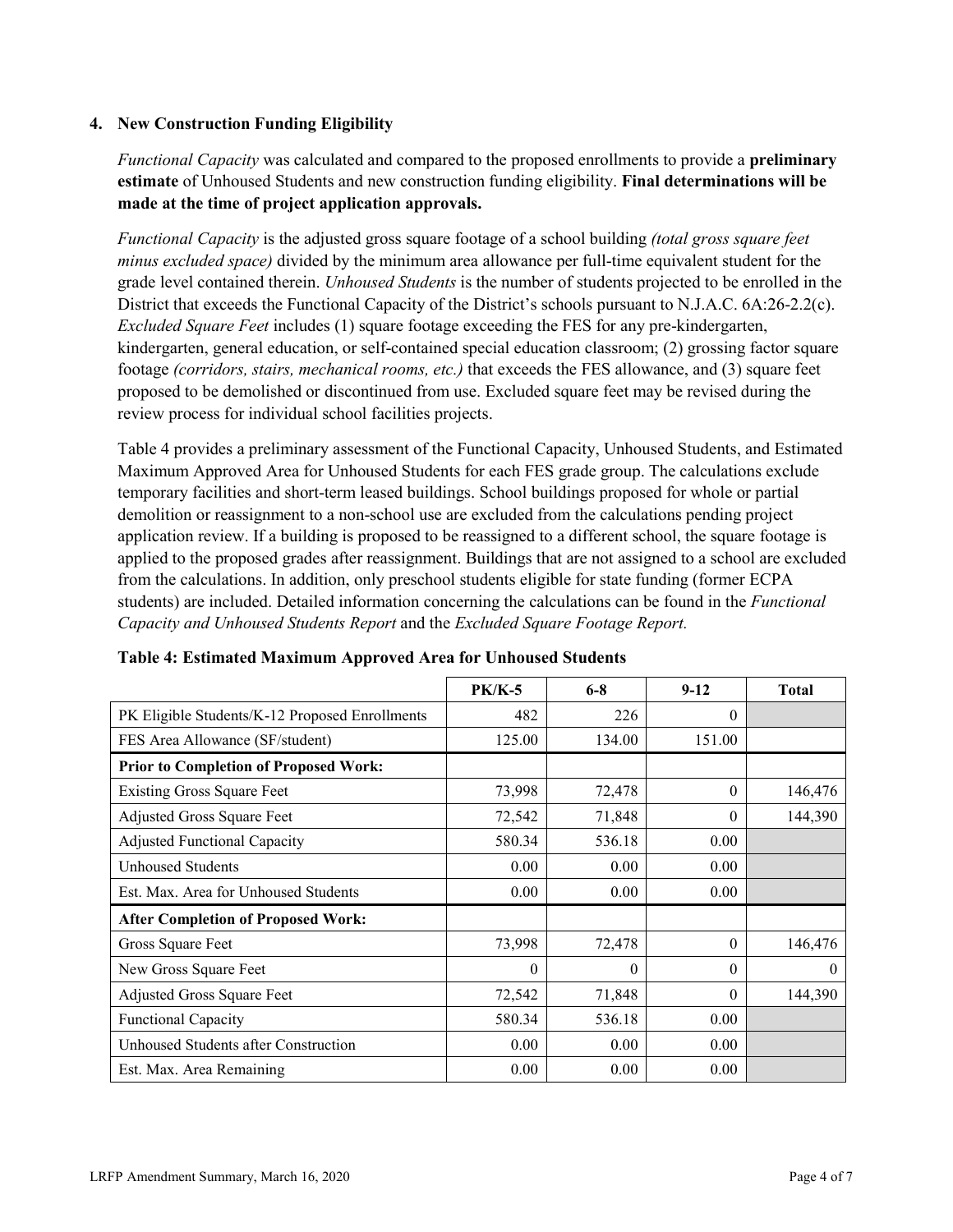Facilities used for non-instructional or non-educational purposes are ineligible for State support under the Act. However, projects for such facilities shall be reviewed by the Department to determine whether they are consistent with the District's LRFP and whether the facility, if it is to house students (full or part time) conforms to educational adequacy requirements. These projects shall conform to all applicable statutes and regulations.

Estimated costs represented in the LRFP by the District are for capital planning purposes only. The estimates are not intended to represent preliminary eligible costs or final eligible costs of approved school facilities projects.

Considerations:

- The District does not have approved projects pending completion, as noted in Section 1, that impact the Functional Capacity calculations.
- The Functional Capacity calculations *exclude* square feet proposed for demolition or discontinuation for the following FES grade groups and school buildings pending a feasibility study and project review: n/a.
- **Based on the preliminary assessment, the District has Unhoused Students prior to the completion** of proposed work for the following FES grade groups: n/a.
- New construction is proposed for the following FES grade groups:  $n/a$ .
- **Proposed new construction exceeds the estimated maximum area allowance for Unhoused** Students prior to the completion of the proposed work for the following grade groups: n/a.
- The District, based on the preliminary LRFP assessment, will not have Unhoused Students after completion of the proposed LRFP work. If the District is projected to have Unhoused Students, adequate justification has been provided to confirm educational adequacy in accordance with Section 6 of this determination.

**FINDINGS** Functional Capacity and Unhoused Students calculated in the LRFP are preliminary estimates. Preliminary Eligible Costs (PEC) and Final Eligible Costs (FEC) will be included in the review process for specific school facilities projects. A feasibility study undertaken by the District is required if building demolition or replacement is proposed per N.J.A.C. 6A:26-2.3(b)(10).

# **5. Proposed Work**

The District assessed program space, capacity, and physical plant deficiencies to determine corrective actions. Capital maintenance, or *"system actions,"* address physical plant deficiencies due to operational, building code, and /or life cycle issues. Inventory changes, or *"inventory actions,*" add, alter, or eliminate sites, site amenities, buildings, and/or rooms.

The Act (N.J.S.A. 18A:7G-7b) provides that all school facilities shall be deemed suitable for rehabilitation unless a pre-construction evaluation undertaken by the District demonstrates to the satisfaction of the Commissioner that the structure might pose a risk to the safety of the occupants even after rehabilitation or that rehabilitation is not cost-effective. Pursuant to N.J.A.C. 6A:26-2.3(b)(10), the Commissioner may identify school facilities for which new construction is proposed in lieu of rehabilitation for which it appears from the information presented that new construction is justified, provided, however, that for such school facilities so identified, the District must submit a feasibility study as part of the application for the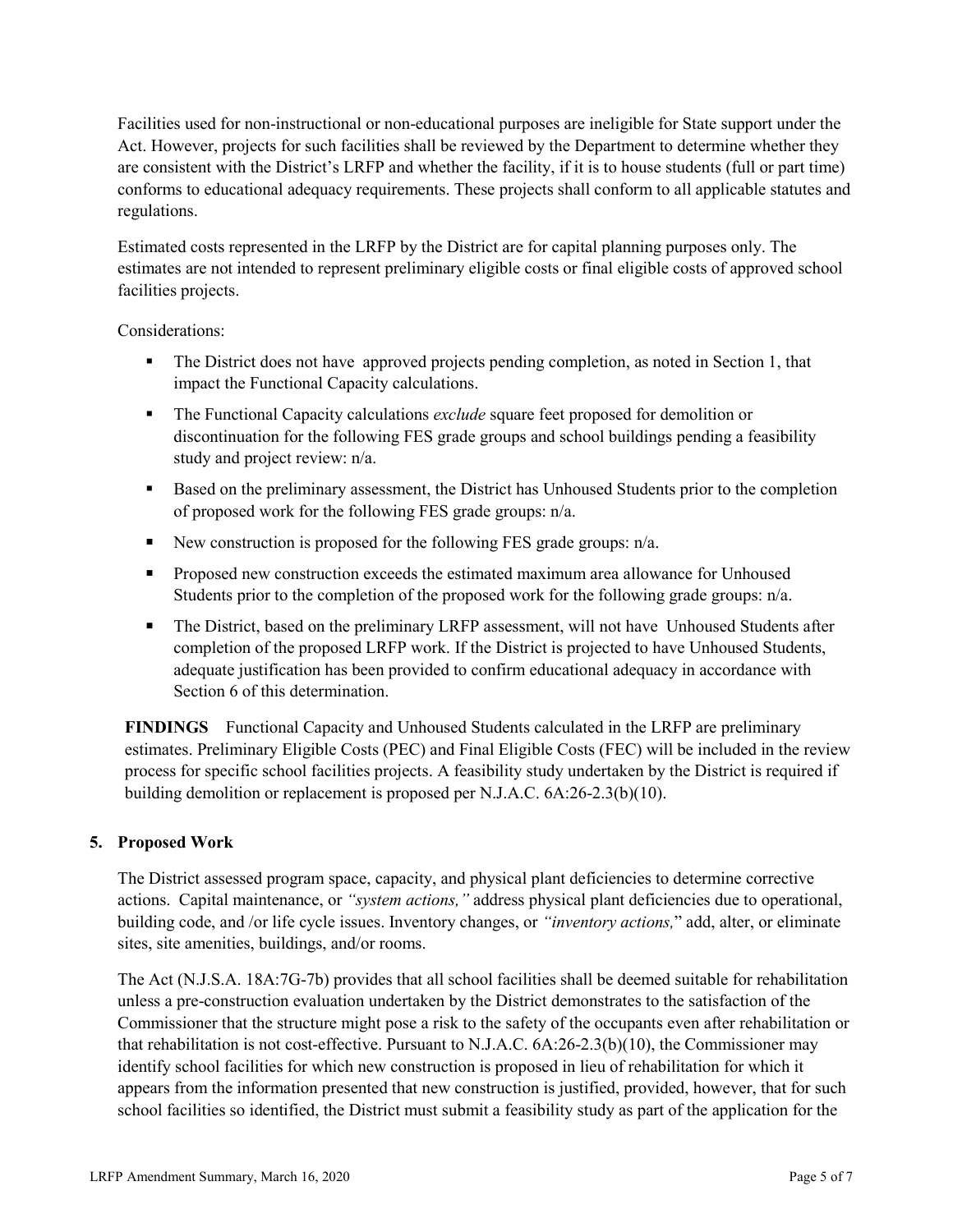specific school facilities project. The cost of each proposed building replacement is compared to the cost of additions or rehabilitation required to eliminate health and safety deficiencies and to achieve the District's programmatic model.

Table 5 lists the scope of work proposed for each school based on the building(s) serving their student population. Proposed inventory changes are described in the LRFP website reports titled *"School Asset Inventory Report and "Proposed Room Inventory Report."* Information concerning proposed systems work, or capital maintenance can be found in the "LRFP Systems Actions Summary Report".

With the completion of the proposed work, the following schools are proposed to be eliminated: n/a; the following schools are proposed to be added: n/a.

| <b>Proposed Scope of Work</b>                                                                  | <b>Applicable Schools</b>                                                |  |  |
|------------------------------------------------------------------------------------------------|--------------------------------------------------------------------------|--|--|
| Renovation only (no new construction)                                                          |                                                                          |  |  |
| System actions only (no inventory actions)                                                     | Dorchester Elementary School (030)<br>Woodcliff Lake Middle School (050) |  |  |
| Existing inventory actions only (no systems actions)                                           | n/a                                                                      |  |  |
| Systems and inventory changes                                                                  | n/a                                                                      |  |  |
| <b>New construction</b>                                                                        |                                                                          |  |  |
| Building addition only (no systems or existing inventory actions)                              | n/a                                                                      |  |  |
| Renovation and building addition (system, existing inventory,<br>and new construction actions) | n/a                                                                      |  |  |
| New building on existing site                                                                  | n/a                                                                      |  |  |
| New building on new or expanded site                                                           | n/a                                                                      |  |  |
| Site and building disposal (in addition to above scopes)                                       |                                                                          |  |  |
| Partial building demolition                                                                    | n/a                                                                      |  |  |
| Whole building demolition                                                                      | n/a                                                                      |  |  |
| Site and building disposal or discontinuation of use                                           | n/a                                                                      |  |  |

**Table 5. School Building Scope of Work**

**FINDINGS** The Department has determined that the proposed work is adequate for approval of the District's LRFP amendment. However, Department approval of proposed work in the LRFP does not imply the District may proceed with a school facilities project. The District must submit individual project applications with cost estimates for Department project approval. Both school facilities project approval and other capital project review require consistency with the District's approved LRFP.

#### **6. Proposed Room Inventories and the Facilities Efficiency Standards**

The District's proposed school buildings were evaluated to assess general educational adequacy in terms of compliance with the FES area allowance pursuant to N.J.A.C. 6A:26-2.2 and 2.3.

District schools proposed to provide less square feet per student than the FES after the completion of proposed work as indicated in Table 5 are as follows: n/a

**FINDINGS** The Department has determined that the District's proposed room inventories are adequate for LRFP approval. If school(s) are proposed to provide less square feet per student than the FES area